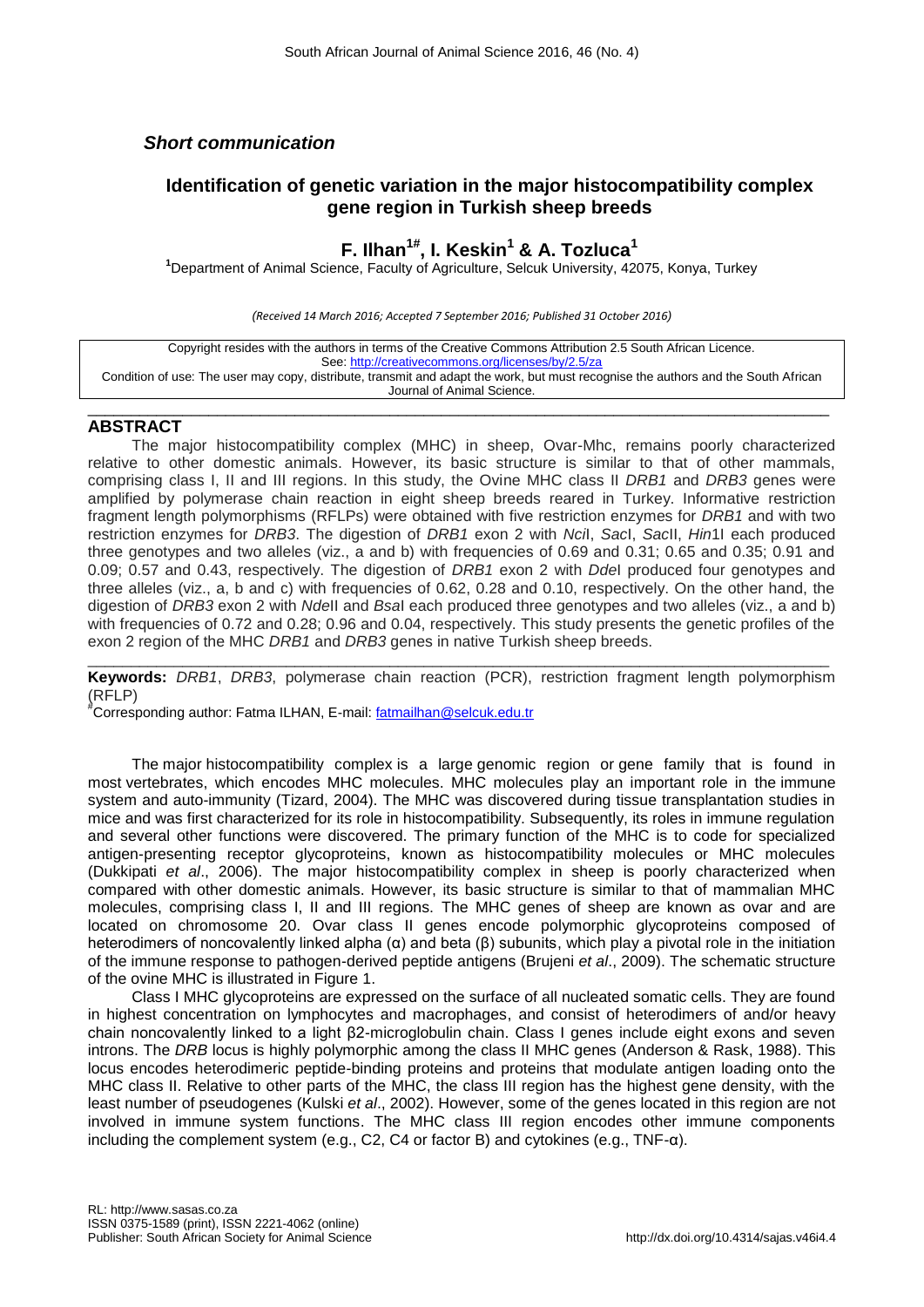

**Figure 1** Schematic presentation of the structure of Ovar-Mhc (The major histocompatibility complex) (Dukkupati *et al*., 2006)

Studies of genetic variation in Ovar-Mhc class II genes have shown that the expressed *DRB* locus is highly polymorphic (Schwaiger & Epplen, 1995; Schwaiger *et al*., 1996; Jugo & Vicario, 2000; Konnai *et al*., 2003; Ballingall *et al*., 2008; Nikbakht *et al*., 2012; Lotfi *et al*., 2012; Shen *et al*., 2014; Takeshima *et al*., 2014). In particular, a high polymorphism level is present in exon 2, which encodes the antigen-binding site (Escayg *et al*., 1997; Konnai *et al*., 2003). There is little knowledge of MHC polymorphism in Turkish sheep. Only one study has been performed by Bozkaya & Kurar (2005) until today. Therefore, in this study, the ovine MHC, class II *DRB1* and *DRB3* genes were analysed by polymerase chain reaction and restriction fragment length polymorphism (PCR-RFLP) in eight Turkish sheep breeds.

Genetic variation was analysed in sheep from eight breeds reared in Turkey, including the White Karaman, Daglıc, Awassi, Sakiz, Kivircik, Karayaka, Malya and Morkaraman (15 to 25 sheep per breed) (Table 1).

| <b>Breeds</b> | Source           |
|---------------|------------------|
|               |                  |
| White Karaman | Konya            |
| Daglic        | Afyon            |
| Awassi        | Urfa             |
| Sakiz         | <b>Balikesir</b> |
| Kivircik      | <b>Bursa</b>     |
| Karayaka      | Tokat            |
| Malya         | Konya            |
| Morkaraman    | Kars             |
|               |                  |

**Table1** Source of samples used for RFLP analyses

Blood samples were obtained from Ankara University Faculty of Agriculture. Genomic DNA was isolated from blood samples according to the method describe in Miller *et al*. (1988).

In this study, genetic variability in the ovine MHC, class II *DRB1* and *DRB3* genes were analysed using the PCR-RFLP technique.

*OLA-DRB1* was amplified according to Konnai *et al*. (2003). Nested PCR was used to amplify the second exon of the *DRB1* gene. The first round of PCR was performed with primers OLA-ERB1 (5′ ccggaattcccgtctctgcagcacatttctt-3′) and HL031 (5′-tttaaattcgcgctcacctcgccgct-3′). The PCR reactions were carried out in a total volume of 25 μl containing the following reaction mixture: 2 μl of 10× reaction buffer with KCl, 1.5 mM MgCl2, 1.2 mM of dNTP mix, 20 μM of each primer, 2.5 U of Taq polymerase and 20 ng of purified sheep DNA. The following amplification profile was used: initial denaturation at 94 °C for 5 min, 15 cycles at 94 °C for 30 s, annealing at 50 °C for 30 s and extension at 72 °C for 1 min, followed by a final extension step at 72 °C for 10 min. The second round of PCR amplification was carried out using 5 μl of the resultant mixture, with the addition of primers OLA-ERB1 and OLA-XRB1 (5'-gctcgagcgctgcacagtgaaactc-3'). The thermal cycle included an initial denaturation at 94 °C for 5 min, 30 cycles at 94 °C for 30 s, annealing at 60 °C for 30 s and extension at 72 °C for 1 min, followed by a final extension step at 72 °C for 10 min. The amplified PCR products were electrophoresed on 1% agarose gels to verify the fragment sizes. The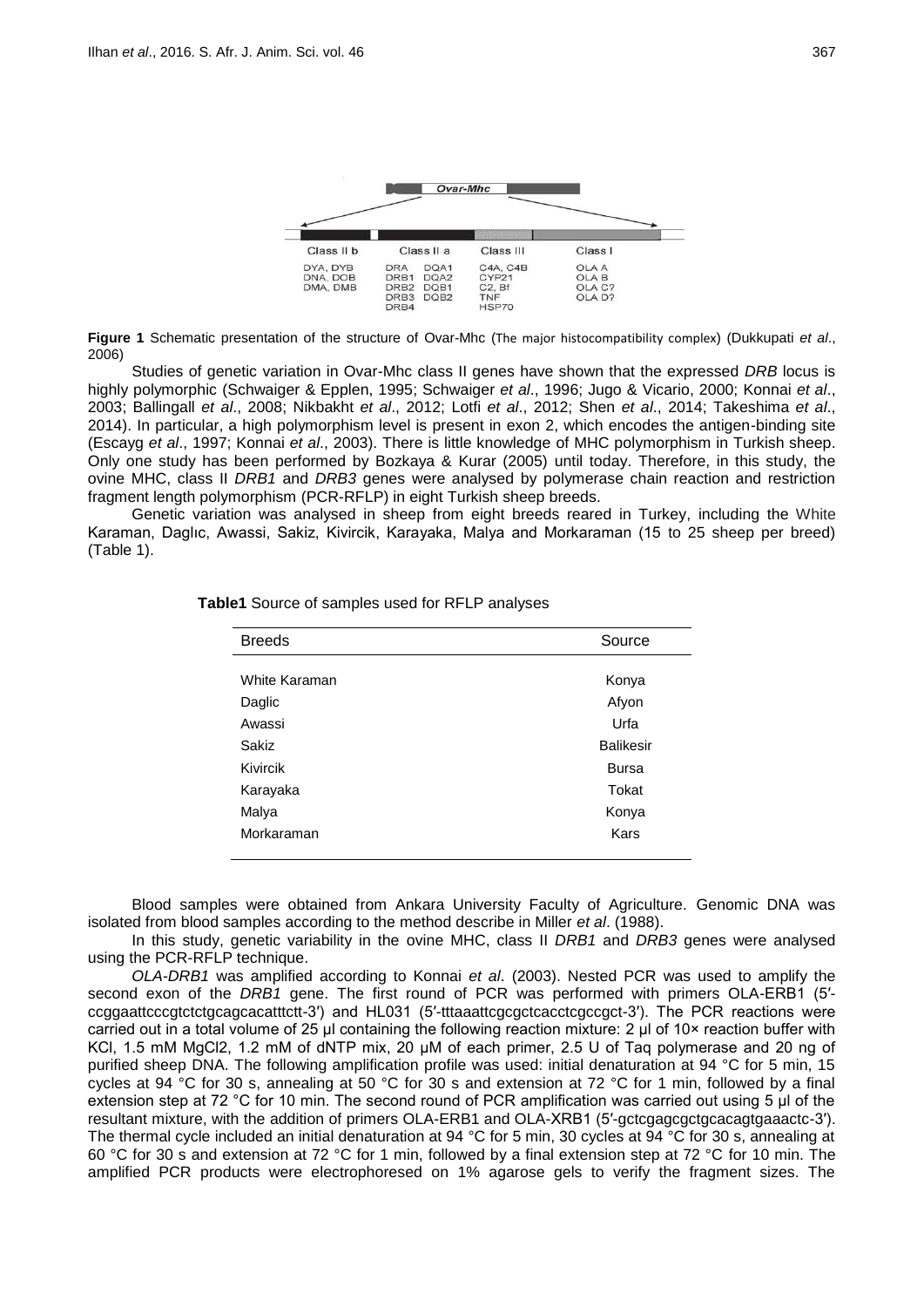amplified second exon of the *DRB1* gene was digested with five restriction enzymes to verify the expected recognition sites. The informative restriction enzymes used for the *DRB1* PCR fragments were *Nci*I, *Sac*I, *Sac*II *Hin1*I and *Dde*I.

*OLA-DRB3* was amplified according to Amills *et al*. (1996). PCR reactions were performed using primers DRB1.1 (5′-tatcccgtctctgcagcacatttc-3′) and DRB1.2 (5′-tcgccgctgcacactgaaactctc-3′). Amplification was performed in a 25-μl reaction volume containing 2.5 μl of 10× reaction buffer with KCl, 1.5 mM MgCl2, 1.0 mM of dNTP mix, 10 μM of each primer, 1.5 U of Taq polymerase and 20 ng of purified sheep DNA. The thermal cycle was programmed for an initial denaturation at 94 °C for 5 min, followed by 30 cycles of denaturation at 94 °C for 1 min, annealing at 60 °C for 30 s and extension at 72 °C for 1 min, followed by a final extension step at 72 °C for 10 min. The amplified *DRB3* PCR products were digested with two restriction enzymes *Nde*II and *Bsa*I.

The informative restriction enzymes were analysed using 15 to 25 individuals from each population. The digested fragments were separated electrophoretically on 2 or 3% agarose gels in 1x TBE buffer, stained with ethidium bromide and photographed using a Vilber Lourmat gel imaging system.

Gene and genotypic frequencies were estimated by direct counting. Deviations from Hardy-Weinberg (HW) equilibrium were estimated by chi-square  $(\chi^2)$  (Duzgunes *et al.*, 1983).

In the present study, polymorphism in exon 2 of the *Ovar*-*DRB1 and Ovar-DRB3* loci was analysed by PCR-RFLP of DNA samples obtained from eight Turkish sheep breeds. The average size of the PCRamplified *Ovar-DRB1* region observed by agarose gel electrophoresis for all the populations studied was 296 bp. Five restriction enzymes generated informative digestion profiles in *DRB1* exon 2. The *Nci*I, *Sac*I, *Sac*II, *Hin*1I and *Dde*I restriction enzymes generated different digestion profiles of DNA samples from eight Turkish sheep breeds (Table 1). The average size of the PCR-amplified *Ovar-DRB3* region for all the populations studied was 285 bp. The *Nde*II and *Bsa*I restriction enzymes generated informative digestion profiles in *Ovar-DRB3* exon 2 (Table 2).

| Restriction enzyme | Patterns observed (bp)          |
|--------------------|---------------------------------|
|                    |                                 |
| Ncil               | a:296<br>b:150,146              |
| Sacl               | a:296<br>b:208,88               |
| Sacll              | a:296<br>b:229,67               |
| Hin11              | a:296<br>b:178,118              |
| Ddel               | a:296<br>b:181,115<br>c:40, 256 |
| Ndell              | a:285<br>b:200,85               |
| Bsal               | a:285<br>b:182,103              |
|                    |                                 |

**Table 2** Restriction fragment patterns generated from analysis of *Ovar-DRB1 and Ovar-DRB3* exon 2 gene segments after endonuclease digestion of DNA samples from Turkish sheep breeds

The enzymatic digestion of exon 2 of *DRB1* with *Nci*I, *Sac*I, *Sac*II, *Hin*1I each generated three genotypes and two alleles, and *Dde*I digestion generated four genotypes (aa, bb, ab and ac) and three alleles. The enzymatic digestion of exon 2 of *DRB3* with *Nde*II and *Bsa*I each generated three genotypes and two alleles.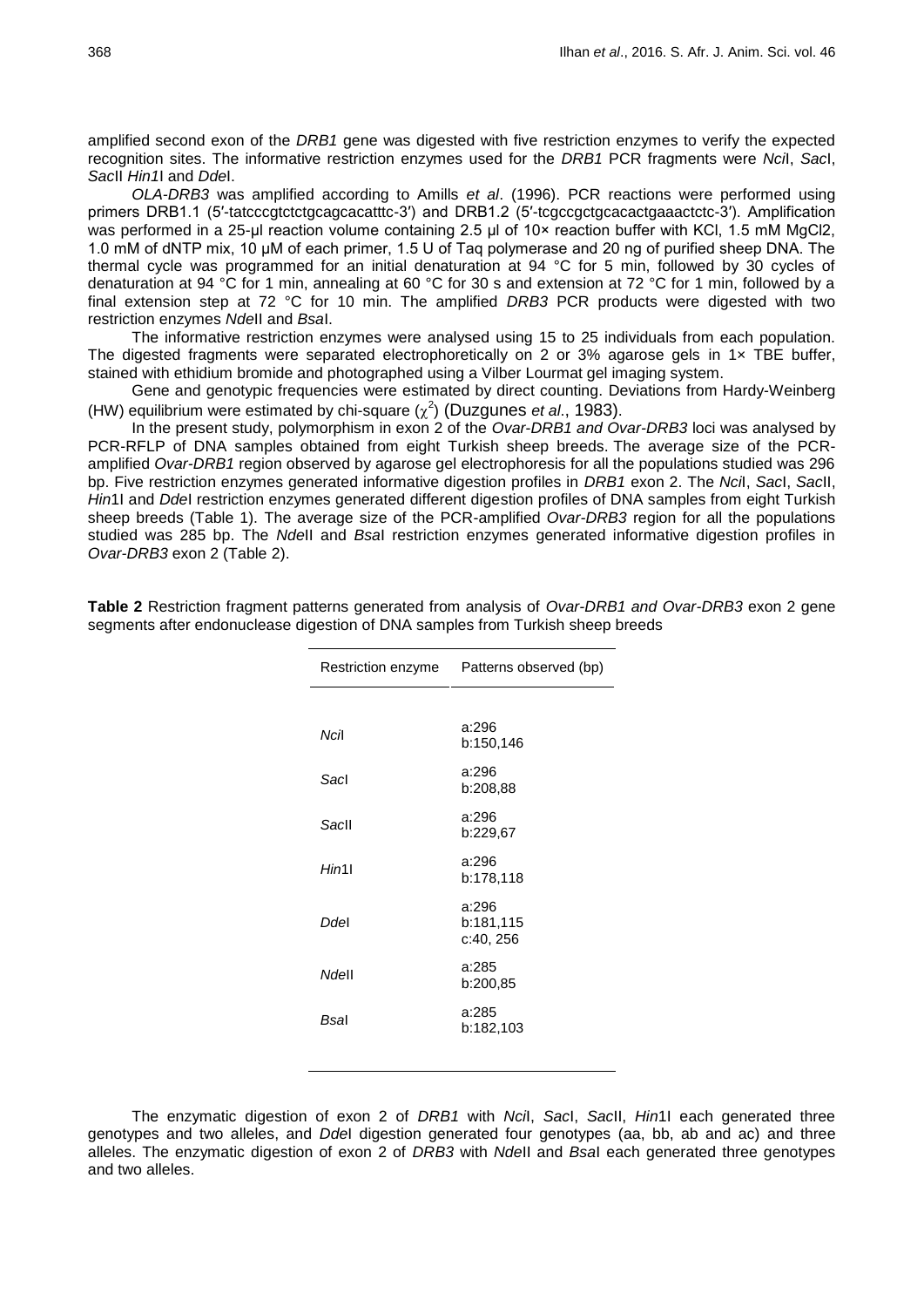Allele a was obtained from the *Nci*I, *Sac*I, *Sac*II and *Dde*I digestions of *DRB1* exon 2 and was found to be more frequent in all of these sheep breeds. On the other hand, allele b obtained from the digestion of *DRB1* with *Hin1*I was more frequent in the Kivircik and White Karaman breeds (Table 3)*.* The *DRB1* exon 2 showed high heterozygosity by digestion with *Hin1*I. The lowest heterozygosity was obtained by digestion of *DRB1* exon 2 with *Sac*II and *Nci*I. The HW test showed that the studied most of the breeds fit the theoretical proportions for the *Nci*I, *Sac*I, *Sac*II and *Dde*I digestions of exon 2 of *DRB1* (Table 4) (*P* <0.05). However, White Karaman, Sakiz, Karayaka and Malya don't fit the theoretical proportions for the *Hin*1I digestions of this gene (Table 4) (*P* <0.05).

|               | Allelic frequency |      |      |      |      |       |      |        |      |      |      |
|---------------|-------------------|------|------|------|------|-------|------|--------|------|------|------|
| <b>Breeds</b> |                   | Ncil | Sacl |      |      | Sacll |      | Hint11 |      | Ddel |      |
|               | a                 | b    | a    | b    | a    | b     | a    | b      | a    | b    | C    |
| White Karaman | 0.89              | 0.11 | 0.68 | 0.32 | 0.89 | 0.11  | 0.33 | 0.68   | 0.55 | 0.45 | 0.00 |
| Daglic        | 0.72              | 0.28 | 0.61 | 0.39 | 0.72 | 0.28  | 0.55 | 0.45   | 0.57 | 0.39 | 0.04 |
| Awassi        | 0.88              | 0.12 | 0.68 | 0.33 | 0.88 | 0.12  | 0.61 | 0.39   | 0.58 | 0.31 | 0.11 |
| Sakiz         | 1.00              | 0.00 | 0.70 | 0.30 | 1.00 | 0.00  | 0.63 | 0.37   | 0.71 | 0.25 | 0.04 |
| Kivircik      | 0.92              | 0.08 | 0.75 | 0.25 | 0.92 | 0.08  | 0.45 | 0.55   | 0.80 | 0.20 | 0.00 |
| Karayaka      | 0.93              | 0.08 | 0.65 | 0.35 | 0.93 | 0.08  | 0.65 | 0.35   | 0.60 | 0.00 | 0.40 |
| Malya         | 1.00              | 0.00 | 0.53 | 0.47 | 1.00 | 0.00  | 0.75 | 0.25   | 0.53 | 0.29 | 0.18 |
| Morkaraman    | 0.93              | 0.08 | 0.67 | 0.33 | 0.93 | 0.08  | 0.58 | 0.42   | 0.69 | 0.22 | 0.09 |

**Table 3** Allelic frequencies of various patterns in exon 2 of the *DRB1* gene after restriction endonuclease digestion of DNA samples from Turkish sheep breeds.

**Table 4** Chi-square (χ<sup>2</sup>) values for Hardy-Weinberg equilibrium

|               | Chi-square $(x^2)$ value |      |       |       |        |              |             |  |
|---------------|--------------------------|------|-------|-------|--------|--------------|-------------|--|
| <b>Breeds</b> | Ncil                     | Sacl | Sacll | Hint1 | Ddel   | <b>Ndell</b> | <b>Bsal</b> |  |
| White Karaman | 3.63                     | 3.49 | 2.38  | 5.56  | 0.00   | 2.14         | 0.00        |  |
| Daglic        | 0.15                     | 0.19 | 3.67  | 3.33  | 5.323  | 2.20         | 0.00        |  |
| Awassi        | 3.66                     | 1.86 | 2.34  | 3.56  | 7.780* | $16.17*$     | 6.65        |  |
| Sakiz         | 7.21                     | 0.16 | 0.00  | 7.38  | 4.069  | $17.16*$     | 5.65        |  |
| Kivircik      | 1.13                     | 3.06 | 3.28  | 0.67  | 0.00   | 0.59         | 2.37        |  |
| Karayaka      | 0.28                     | 0.24 | 3.38  | 6.00  | 0.00   | 0.16         | 0.00        |  |
| Malya         | 5.24                     | 0.17 | 0.00  | 3.86  | 18.889 | 2.48         | 0.00        |  |
| Morkaraman    | 0.14                     | 0.94 | 3.38  | 0.34  | 1.344  | 4.27         | 0.00        |  |

\* *P* <0.05

The digestion of *DRB3* exon 2 with *Nde*II and *Bsa*I each resulted in three genotypes and two alleles. The *Nde*II- and *Bsa*I-generated allele a of exon 2 of *DRB3* was more frequent in all of the studied sheep breeds (Table 5). The *DRB3* gene had a high heterozygosity for *Nde*II digestion of exon 2. The HW test showed that the studied most of the breeds fit the theoretical proportions for the *Nde*II and *Bsa*I digestions of the exon 2 region of *DRB3* (Table 4) (*P* <0.05). Table 6 shows the allele frequencies of various patterns in the exon 2 of *DRB1 and DRB3* after RFLP analysis.

This study presents the first insights and RFLP profiles of the *DRB1*and *DRB3* genes in native sheep breeds in Turkey. Alleles found in this study were similar to those previously identified and reported by Konnai *et al*. (2003) and Amills *et al*. (1996). Although novel alleles were not identified, further detailed DNA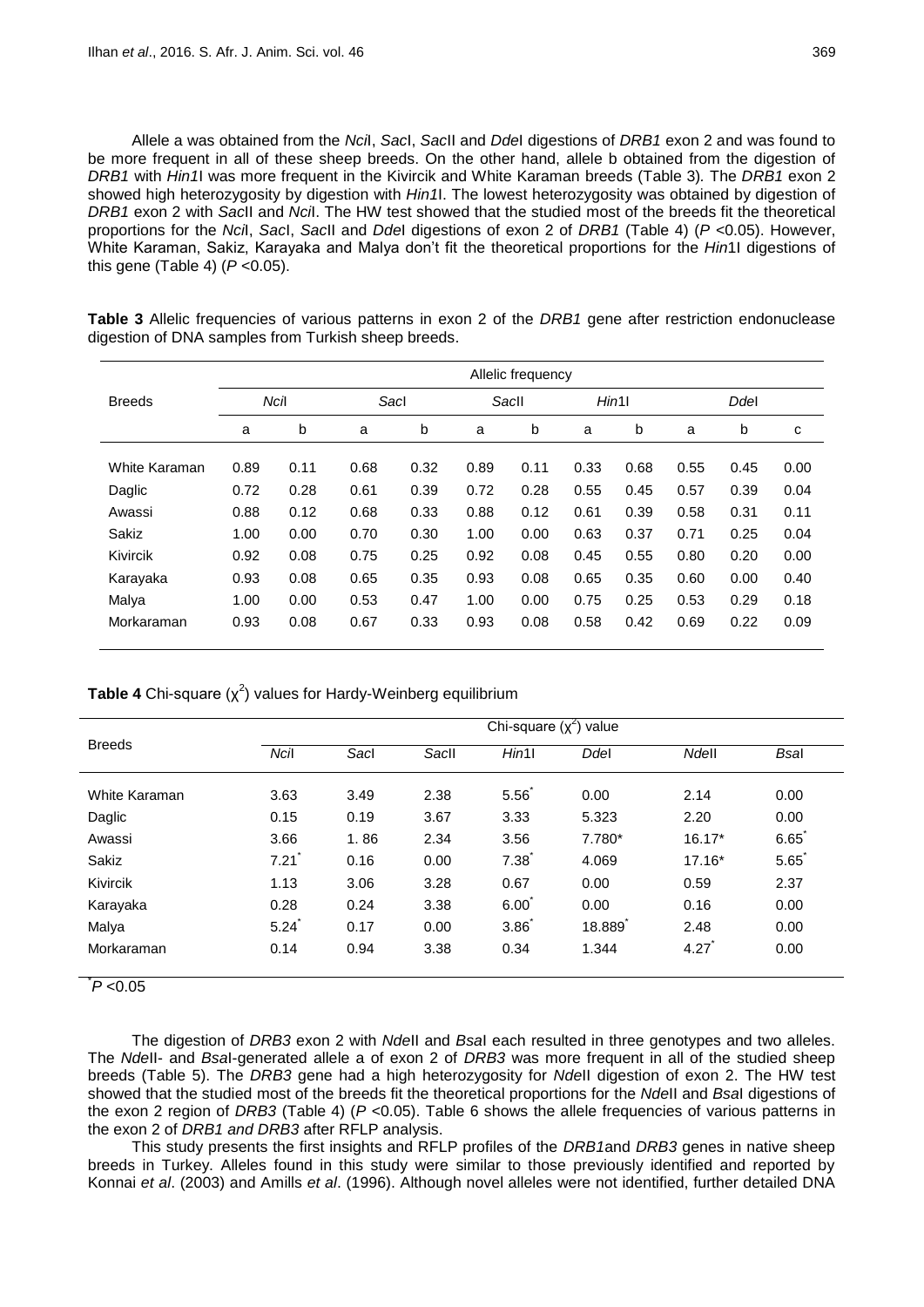sequence analysis of the exon 2 regions of *Ovar-DRB1* and *Ovar-DRB3* from Turkish sheep breeds will be carried out.

|               | Allelic frequency |      |      |      |  |  |
|---------------|-------------------|------|------|------|--|--|
| <b>Breeds</b> | <b>Ndell</b>      |      |      | Bsal |  |  |
|               | a                 | b    | a    | b    |  |  |
| White Karaman | 0.87              | 0.13 | 1.00 | 0.00 |  |  |
| Daglic        | 0.83              | 0.18 | 1.00 | 0.00 |  |  |
| Awassi        | 0.50              | 0.50 | 0.95 | 0.05 |  |  |
| Sakiz         | 0.50              | 0.50 | 0.94 | 0.06 |  |  |
| Kivircik      | 0.75              | 0.25 | 0.81 | 0.19 |  |  |
| Karayaka      | 0.61              | 0.39 | 1.00 | 0.00 |  |  |
| Malya         | 0.90              | 0.10 | 1.00 | 0.00 |  |  |
| Morkaraman    | 0.73              | 0.27 | 1.00 | 0.00 |  |  |

**Table 5** Allelic frequencies of various patterns in the *DRB3* gene after restriction endonuclease digestion of DNA samples from Turkish sheep breeds

**Table 6** Allelic frequencies of various patterns in exon 2 of the *DRB1 and DRB3* genes after RFLP analysis

|        | а    | b    | c    |
|--------|------|------|------|
|        |      |      |      |
| Ncil   | 0.69 | 0.31 |      |
| Sacl   | 0.65 | 0.35 |      |
| Sacll  | 0.91 | 0.09 |      |
| Hin 11 | 0.57 | 0.43 |      |
| Ddel   | 0.62 | 0.28 | 0.10 |
| Ndel   | 0.72 | 0.28 |      |
| Bsal   | 0.96 | 0.04 |      |

Several methods have been employed for typing *Ovar-DRB1* genes in various sheep breeds and have revealed extensive polymorphism at these loci. Among these methods, PCR-RFLP analysis has been suggested for the effective typing of *DRB1* alleles of farm animals (Amills *et al*. 1996; Konnai *et al*. 2003; Dongxiao & Yuan 2004; Gruszczynska *et al*. 2005; Brujeni *et al*. 2009). To date, 106 *Ovar-DRB1* alleles have been identified by DNA sequencing of exon 2 from various breeds of sheep (Schwaiger *et al*., 1995; Schwaiger *et al*., 1996; Jugo & Vicario, 2000; Konnai *et al*., 2003; Ballingall *et al*., 2008). The results of the studies have shown that MHC polymorphism in animals correlates with immunity and the immune response.

The *Nde*II b allele has been correlated with the occurrence of Ile 37, 67 substitutions. The positions are expected to be involved in the formation of one region of the antigen recognition site (ARS). The resolving power of this method allows the detection of amino acid substitutions at the ARS of the DR molecule (a MHC class II cell surface receptor) may help to understand the genetic basis of disease resistance (Amills *et al*. 1996).

There is little knowledge of MHC polymorphism in ruminants compared with that of human beings and mice. Therefore, similar studies should be extended to ruminants, including the analysis of additional MHC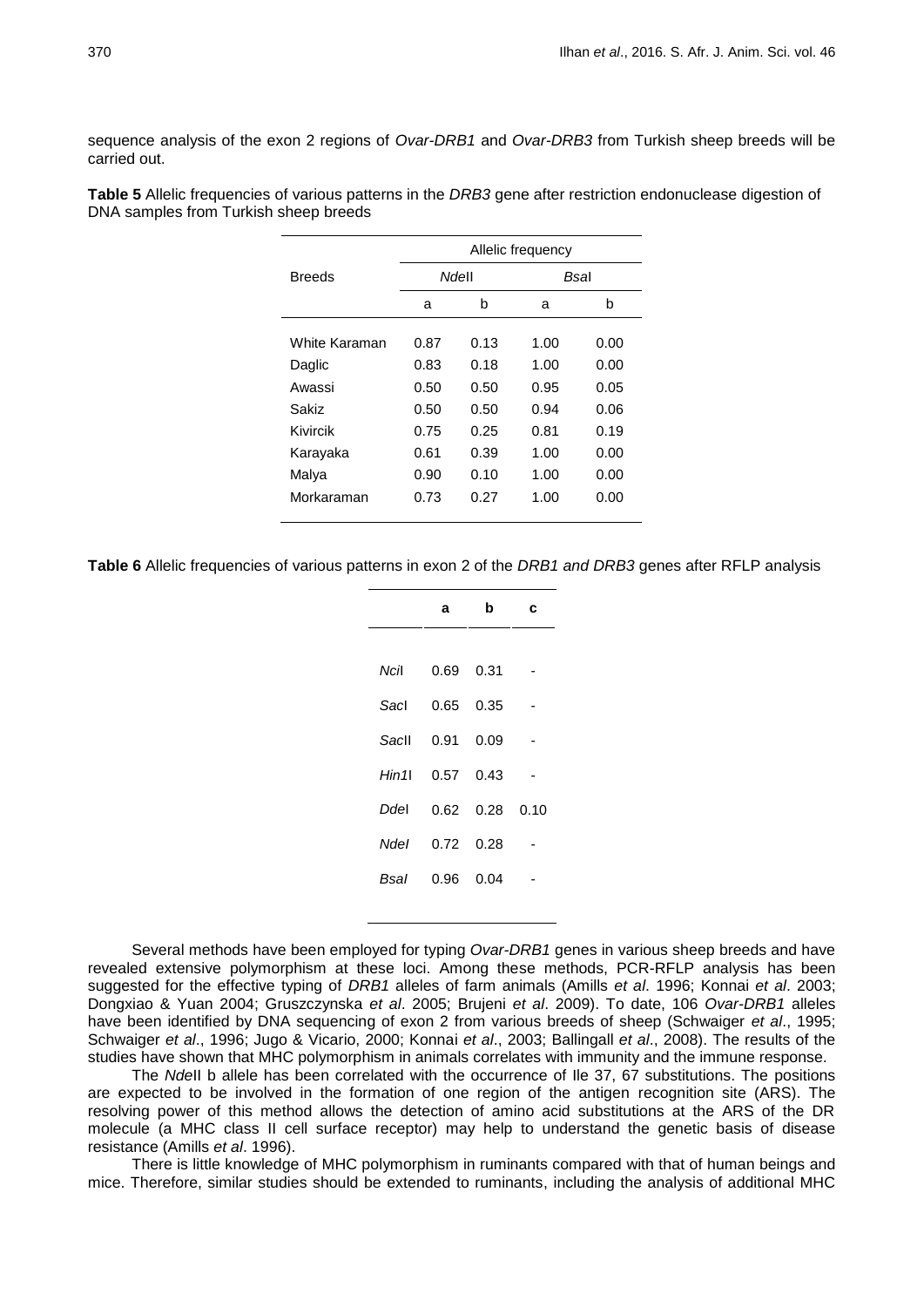regions. Allelic variation in the MHC region and its association with various traits in immunity has yet to be analysed in ruminants. The current study is a preliminary analysis of the polymorphism of the MHC *DRB1* and MHC *DRB3* genes in Turkish sheep breeds, which provides a basis for further studies. Knowledge of MHC polymorphism in Turkish sheep breeds allows the development of sheep by helping to understand the genetic basis of their resistance to disease. A larger sample size and additional molecular analysis are required to verify these results and determine the association between the MHC *DRB* genes and disease resistance in ruminants.

#### **Acknowledgments**

This study was performed by Fatma Ilhan in partial fulfilment of the Ph.D. degree in Biometry and Genetics, Animal Science Dept., Selcuk University. This project was supported by a grant from The Scientific Research Project Coordinating Office of Selcuk University. (Project No: 10101036).

#### **Authors' Contributions**

Conception, design, data collection, analyses and drafting of paper - FI; Critical revision – IK; Data collection, final approval of version to be published – AT.

#### **Conflict of Interest Declaration**

There are no conflicts of interest.

#### **References**

Amills,M., Francino, O. & Sanchez, A., 1996. A PCR-RFLP typing method for the caprine MHC class II DRB gene. Vet. Immunol and Immunopathol, 55, 255-260.

- Andersson, L. & Rask. L., 1988. Characterization of the MHC class II region in cattle. The number of DQ genes varies between haplotypes, Immunogenet 27, 110-120.
- Ballingall, K.T., Fardoe, K. & McKeever, D.J., 2008. [Genomic organisation and allelic diversity within coding and non](http://dx.doi.org/10.1007/s00251-008-0278-2)[coding regions of the Ovar-DRB1 locus.](http://dx.doi.org/10.1007/s00251-008-0278-2) Immunogenet 60(2),95-103.
- Bozkaya, F. & Kurar, E., 2005. Linkage disequilibrium between MHC-linked microsatellite loci in White Karaman, Awassi and Merinolandschaf sheep breeds. Firat Un. Med. J. of Health Sci.19(1),57-61.
- Brujeni, N.G.H., Emam, M., Mahmoudzadeh, H., Hamedmonfared, E., Talebnia Jahromi, R. & Rezaei, H., 2009. Typing of Ovar-DRB1 second exon with PCR-RFLP technique in Iranian Shaul Sheep. Iranian J. of Vet Research, Shiraz Un. Vol. 10, No. 3, Ser. No. 28.
- Dongxiao, S. & Yuan, Z., 2004. Polymorphisms of the second exon of MHC-DRB gene in Chinese local sheep and goat. Biochemical Genetics. 42(9-10),385-390.
- Dukkipati, V.S.R., Blair, H.T., Garrick, D.J. & Murray, A., 2006. Ovar-MHC- ovine major histocompability complex: structure & gene polymorphisms. Genetics and Molecular Research 5 (4),581-608.
- Duzgunes, O., Kesici, T. & Gurbuz, F., 1983. Methods of statistic. Ankara Un. Fac. of Agr. Vol. 229.
- Escayg, A.P., Hickford, J.G.H. & Bullock, D.W., 1997. Association between alleles of the ovine major histocompatibility complex and resistance to footrot. Res. in Vet. Sci. 63, 283-7.
- Gruszczynska, J., Brokowska, K., Charon, K.M. & Swiderek, W.P., 2005. Restriction fragment length polymorphism of exon 2 Ovar-DRB1 gene in Polish Heath Sheep and Polish Lowland Sheep. J Appl Genet 46(3), 311-314.
- Jugo, B.M. & Vicario, A., 2000. Single-strand conformational polymorphism and sequence polymorphism of MHC-DRB in Latxa and Karrantzar sheep: İmplications for caprinae phylgeny. İmmunogenetics, 51, 887-897.
- Konnai, S., Nagaoka, Y., Takesima, S., Onuma, M. & Aida, Y., 2003. Technical note: DNA typing for ovine MHC-DRB1 using polymerase chain reaction-restriction fragment length polymorphism (PCR-RFLP). J. Dairy Sci. 86,3362- 3365.
- Kulski, J.K., Shiina, T., Anzai, T., Kohara, S. & Inoko, H., 2002. Comparative genomic analysis of the MHC: The evolution of class I duplication blocks, diversity and complexity from shark to man. Immunol. Rev. 190, 95-122.
- Lotfi, M., Nassiri, M.T.B., Roshanfekr, H. & Fayazi,J., 2012. Polymorphism of Ovar-DRB1 Second Exon with PCR-RFLP Technique in Arabi Sheep Population of Khuzestan Province. J. Anim. and Vet. Advances, 11: 343-345.
- Miller, S.A., Dykes, D.D. & Polesky, H.F., 1988. A simple salting out procedure for extracting DNA from human nucleated cells. Nucleic Acids Research. 16 (3), 1215.
- Nikbakht, G., Rezaii, H., Stear, M.J., Talebi, M.A. & Mahmoudzadeh, H. 2012. Allelic polymorphism in the second exon of Ovar-DRB1 in fat-tailed sheep. [Vet.](http://www.ncbi.nlm.nih.gov/pubmed/21945136) J. 2012 Jun; 192(3), 547-9.
- Schwaiger, F.W. & Epplen, J.T., 1995. Exonic MHC-DRB polymorphisms and intronic simple repeat sequences: Janus' faces of DNA sequence evolution. Immunol Rev 143,199-224.
- Schwaiger, F.W., Maddox, J., Ballingall, K. & Buitkamp, J., 1996. The ovine major histocompatibility complex. In: The major histocompatibility complex region of domestic animal species (Schook LB and Lamont SJ, eds.). CRC Press, Inc., Boca Raton, Fla, USA, 121-176.